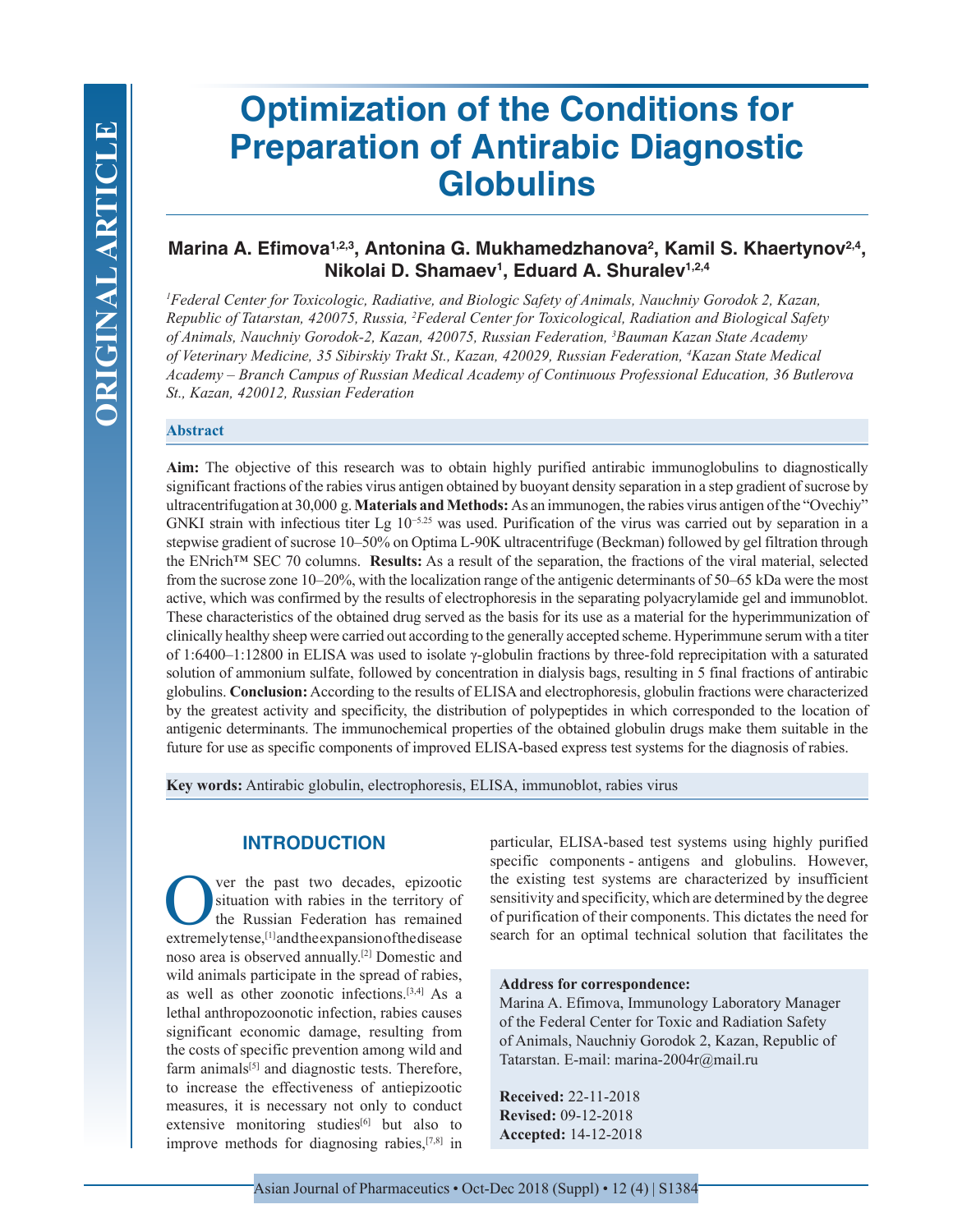production of highly purified antigenic and globulin drugs free of secondary impurities. The effectiveness of this approach was demonstrated earlier when developing diagnostic tests for other infections.[9] The question of increasing the declared properties of specific drugs can be solved using globulins obtained for diagnostically significant antigens of the rabies virus and polymethodic evaluation of their properties.[10,11]

The purpose of this study was to optimize the conditions for the production of antirabic diagnostic immunoglobulins.

## **METHODS**

As an immunogen, the rabies virus antigen of the "Ovechiy" GNKI strain with infectious titer Lg 10−5.25 was used. Purification of the virus was carried out by separation in a stepwise gradient of sucrose 10–50% on Optima L-90K ultracentrifuge (Beckman) followed by gel filtration through the ENrich™ SEC 70 columns.

The activity of the antigen fractions was analyzed by electrophoresis in 12.5% polyacrylamide gel (PAGE) in the presence of 0.1% sodium dodecyl sulfate, stained with Coomassie G-250 colloids, immunoblotting using hyperimmune rabies sera, and sandwich ELISA using the hyperimmune (titer 1:3200) and negative sheep serums.

The most active fractions of highly purified antigens were used to immunize clinically healthy sheep by sequential 4-fold administration of inactivated antigen at intervals of 14 days in a mixture with Incomplete Freund's Adjuvant (Thermo Fisher Scientific) intramuscularly into the medial thigh area in a volume of 16 cm<sup>3</sup> . The blood sampling was made from the vascular vein when the serum titers reached 1:6400–1:12800 in ELISA.

The γ-globulin fraction was isolated by precipitation with a 2.78 M solution of ammonium sulfate according to the previously described procedure, <a>[12]</a> followed by dialysis against a starting 0.025 M Tris-HCl buffer (pH=7.8). The primary fraction emerged as a free peak; the yield of the subsequent fractions was initiated by changing the linear molar gradient by introducing 0.150 M Tris-HCl buffer into the system, which allowed separating the globulins from the carrier. The final fractions of the globulins were concentrated in closed dialysis bags. Chromatographic purification of the drug was carried out in the presence of DEAE cellulose at an elution rate of 0.7 ml/min.

Separation of primary globulins into fractions was performed by gel filtration on an NGC Discovery (Bio-Rad) chromatograph followed by measuring the protein concentration on a UV5 spectrophotometer (Mettler Toledo) at a wavelength of 280 nm. The protein fraction profiles were also determined by analytical electrophoresis in  $12.5\%$  PAG by Laemmli method<sup>[13]</sup> with Coomassie G-250 staining. Electrophoresis was performed in a Mini-PROTEAN® Tetra chamber for vertical electrophoresis

(Bio-Rad) with a voltage of 210 V for 60–80 min. The results of electrophoresis were recorded on a Gel Doc XR+ (Bio-Rad) and processed using Image Lab Software 6.0.

The serological activity of the resulting globulin was assessed by sandwich ELISA at protein concentrations of 100–500 μg/ml in five replicates. Controls for the production of ELISA were as follows: Positive rabies virus antigen obtained from the brain tissue of mice infected with the Ovechiy GNKI production strain of the rabies virus, negative antigen from the brain tissue of intact mice, and heterologous antigen from the brain tissue of mice infected with the Aujeszky's disease virus ("Arsky" strain with infectious titer Lg 10−3). Antigens were used 1:800 diluted, and the antirabic peroxidase conjugate (production of the Federal Center for Toxicological, Radiation and Biological Safety, Kazan, Russia) - 1:3200. The results of the reaction were processed with a BioRad 680 spectrophotometer at a wavelength of 490 nm.

## **RESULTS AND DISCUSSION**

## **Analysis of the activity of the obtained fractions of highly purified rabies virus antigens**

As a result of concentration and purification of the virus in a step gradient of sucrose density with ultracentrifugation at 30,000 g, five fractions of the rabies antigen were obtained. The electrophoretic analysis of antigenic fractions in 12.5% PAG showed that the protein fraction extracted from the sucrose zone of 10–20% is maximally purified, corresponds to a molecular weight of 56–66 kDa, and is characterized by homogeneity of the main antigen and the absence of secondary proteins [Figure 1], which is also confirmed by a densitogram [Figure 2].



**Figure 1:** Electrophoretic analysis of the obtained rabies virus antigen fractions. 1 - fraction No 1 (viral material selected from the sucrose zone 10-20%); 2, 3 - fraction No 2 (viral material selected from the sucrose zone 30%); 4, 5 - fraction No 3 (viral material selected from the sucrose zone to 10%); 6 - fraction No 4 (viral material selected from the sucrose zone 40%); 7 - fraction No 5 (viral material selected from the 50% sucrose zone); 8 – supernatant after ultracentrifugation; 9 - original antigen of the rabies virus (before ultracentrifugation); 10 - marker of molecular masses broad range (BioRad)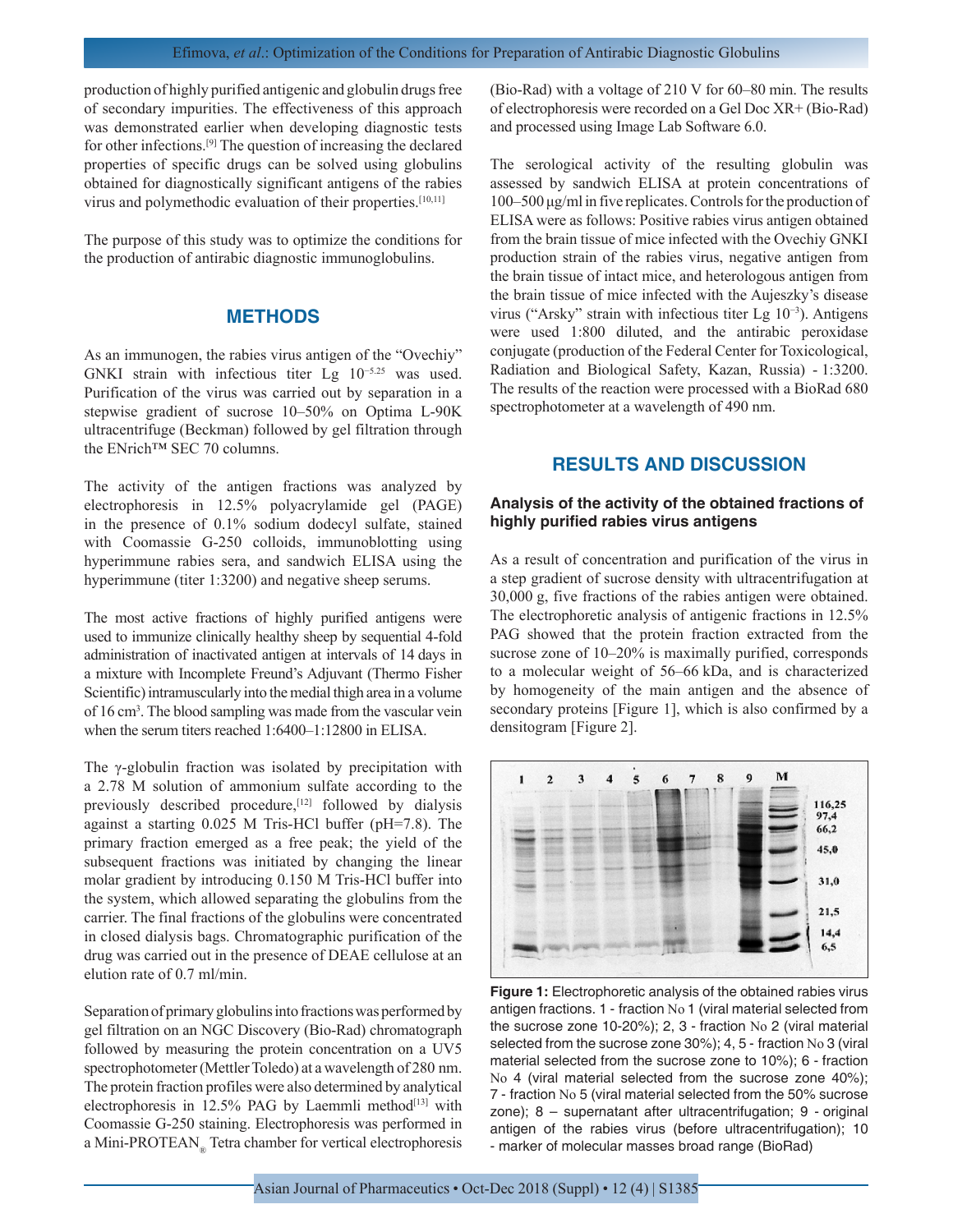Serological activity of antigenic drugs in ELISA and immunoblot using hyperimmune serum of sheep blood is presented in Table 1.

The data in Table 1 indicate that the most active and specific was the fraction of viral material selected from the sucrose zone of 10–20%. The diagnostic significance of this fraction of rabies virus polypeptides was confirmed by us on the model of the collection of sera obtained from the animals vaccinated against the rabies virus.

Immunization of sheep with the most active fraction of rabies virus antigen in a mixture with incomplete Freund's adjuvant allowed us to obtain hyperimmune serum with 1:6400–1:12,800 activity in ELISA.

#### **Production of highly purified immunoglobulins**

As a result of reprecipitation and chromatographic purification of the initial hyperimmune serum, we identified five main immunoglobulin fractions characterized by different protein concentrations, depending on the degree of dilution and intensity of air concentration. In the process of three-fold reprecipitation of the initial hyperimmune serum with a saturated solution of ammonium sulfate, we obtained fractions conventionally designated Ig No.1, Ig No.2, and Ig No.3, after which a combined sample of supernatants was formed during centrifugation at 4200 g, and then, as a result of additional concentration, the fractions such as Ig No.4 and Ig No.5 were isolated. The highest concentration of protein, approximated to that in the initial serum, is characterized by fractions obtained



**Figure 2:** Densitogram of fraction №1 - viral material selected from the sucrose zone 10–20%

after the third cycle of reprecipitation; less saturated fractions were obtained from the supernatant by further processing.

Further, the samples obtained were subjected to analytical electrophoresis in a 12.5% separating PAG [Figure 3].

The distribution zone of the serological activity of the investigated fractions (Ig No.1 - Ig No.5) covers the range of 30–70 kDa, while the content of the greatest number of polypeptides in this region is common for the Ig No.1, Ig No.2, and Ig No.3 fractions, whereas in Ig No.4 and Ig No.5, this trend was not observed. Presumably, this may be due to a lower content of active material in the original supernatant. The ranges of distribution of serological activity in the studied preparations are also confirmed by densitograms [Figure 4a-f].

The highest protein content in the isolated fractions Ig No.1, Ig No.2, and Ig No.3 is concentrated in the regions of 27–30, 45–50, and 65–70 kDa and in the fractions Ig No.4 and Ig No.5 - 50–65 kDa, which correspond to polypeptide determinants revealed in the analysis of the antigen obtained from the rabies virus.

### **Assessment of serological activity of the main fractions of highly purified immunoglobulins**

A further stage of the study was the assessment of serological activity in sandwich ELISA globulins with electrophoretic profiles most satisfying the requirements (Ig No.1–Ig No.5) and establishment of the dependence of the protein concentration in the drug on its immunochemical characteristics [Table 2].

The results of the sandwich ELISA tests found that immunoglobulins Ig No.2 and Ig No.3, which are also characterized by the highest concentration of protein, were the most active. However, the less saturated fractions Ig No.4 and Ig No.5, in which optical density in the smallest dilution 1.27 times exceeded that of hyperimmune sheep serum  $(P < 0.001)$ , were also satisfactory.

#### **SUMMARY**

In the course of the research work, the following conclusions were drawn:

| <b>Table 1:</b> Serological activity of antigenic fractions of the rabies virus |                                                |                       |                   |  |  |  |
|---------------------------------------------------------------------------------|------------------------------------------------|-----------------------|-------------------|--|--|--|
| Number of fraction/sucrose zone (%)                                             | Protein concentration (C <sub>n</sub> ), mg/ml | <b>Activity</b>       |                   |  |  |  |
|                                                                                 |                                                | <b>Sandwich ELISA</b> | <b>Immunoblot</b> |  |  |  |
| No.1 (10-20)                                                                    | 29.7                                           | 412.39                | 412.39            |  |  |  |
| No.2 (30)                                                                       | 12.7                                           | 412.39                | 412.39            |  |  |  |
| No.3 (10)                                                                       | 9.203                                          | 412.39                | 0                 |  |  |  |
| No.4 (40)                                                                       | 7.659                                          | 412.39                | 412.39            |  |  |  |
| No.5 (50)                                                                       | 7.918                                          | 412.39                | 412.39            |  |  |  |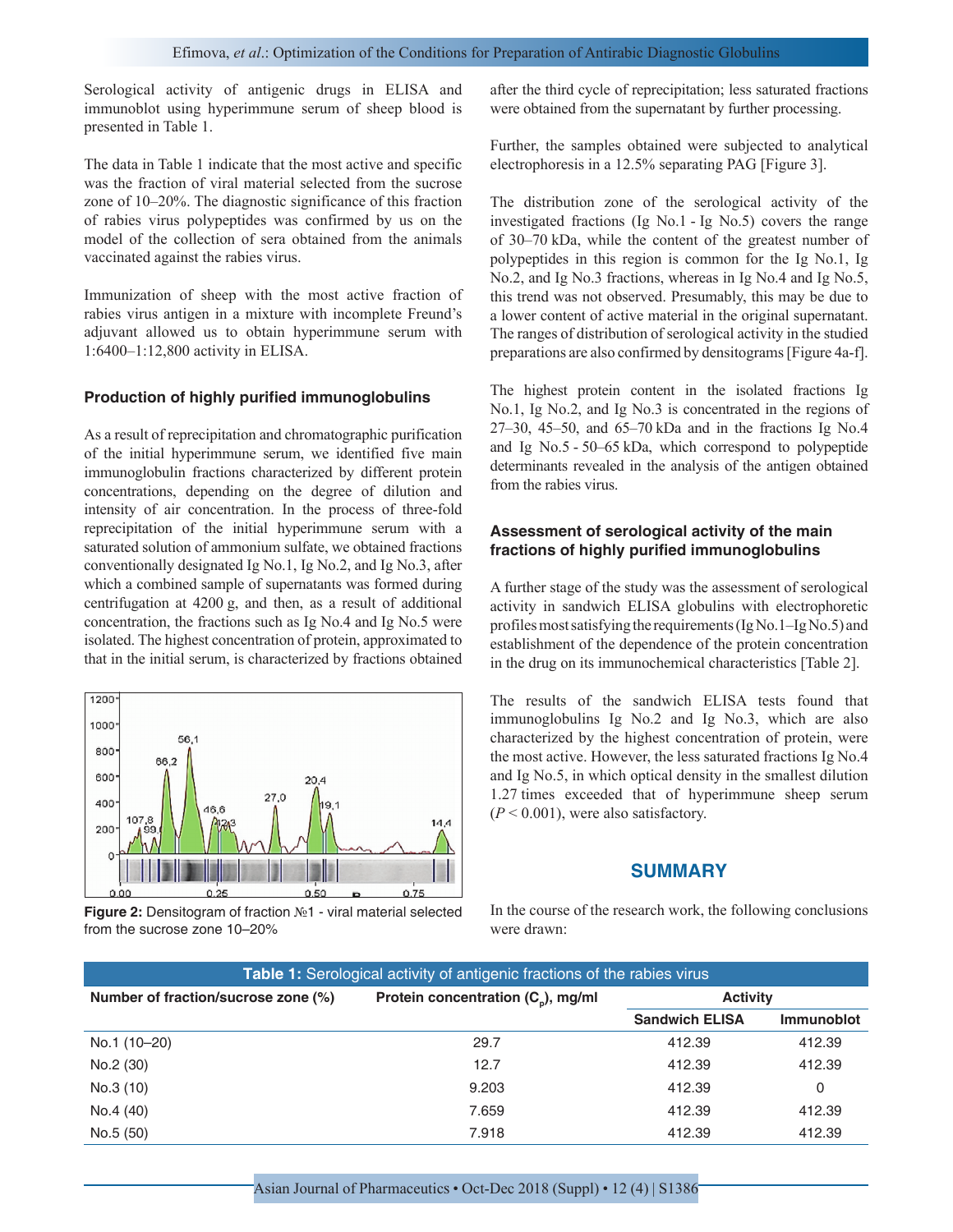Efimova, *et al*.: Optimization of the Conditions for Preparation of Antirabic Diagnostic Globulins

| Table 2: Serological activity of immunoglobulin fractions in sandwich ELISA |                                                  |                                                                         |                                    |                                     |  |
|-----------------------------------------------------------------------------|--------------------------------------------------|-------------------------------------------------------------------------|------------------------------------|-------------------------------------|--|
| Ig fractions                                                                | <b>Protein concentration</b><br>$(C_n)$ , mcg/ml | Optical density at the wavelength 490 nm at the highest<br>dilution, OU |                                    |                                     |  |
|                                                                             |                                                  | <b>Rabies virus</b><br>antigen                                          | <b>Control negative</b><br>antigen | Aujeszky's disease<br>virus antigen |  |
| Original<br>sheep hyperimmune<br>serum                                      | 100                                              | $0.913 \pm 0.003$                                                       | $0.041 \pm 0.002$                  | $0.057 \pm 0.002$                   |  |
|                                                                             | 200                                              | 1.056±0.002                                                             | $0.043 \pm 0.001$                  | $0.061 \pm 0.001$                   |  |
|                                                                             | 300                                              | 1.128±0.004                                                             | $0.047 + 0.003$                    | $0.059 \pm 0.001$                   |  |
|                                                                             | 400                                              | 1.167±0.005                                                             | $0.049 \pm 0.002$                  | $0.060 \pm 0.003$                   |  |
|                                                                             | 500                                              | 1.205±0.001                                                             | $0.051 \pm 0.001$                  | $0.062 \pm 0.002$                   |  |
| Ig No.1                                                                     | 100                                              | $0.736 \pm 0.001$                                                       | $0.046 \pm 0.001$                  | $0.061 \pm 0.002$                   |  |
|                                                                             | 200                                              | $0.837 \pm 0.001$                                                       | $0.047 \pm 0.001$                  | $0.063 \pm 0.003$                   |  |
|                                                                             | 300                                              | $0.905 \pm 0.002$                                                       | $0.049 \pm 0.002$                  | $0.062 \pm 0.002$                   |  |
|                                                                             | 400                                              | 1.098±0.009                                                             | $0.051 \pm 0.001$                  | $0.065 \pm 0.001$                   |  |
|                                                                             | 500                                              | $1.247 \pm 0.001$                                                       | $0.050 \pm 0.003$                  | $0.067 \pm 0.002$                   |  |
| Ig No.2                                                                     | 100                                              | 1.075±0.006                                                             | $0.057 + 0.002$                    | $0.062 \pm 0.003$                   |  |
|                                                                             | 200                                              | 1.452±0.004                                                             | $0.059 + 0.001$                    | $0.063 \pm 0.001$                   |  |
|                                                                             | 300                                              | 1.634±0.008                                                             | $0.061 \pm 0.003$                  | $0.065 \pm 0.002$                   |  |
|                                                                             | 400                                              | 1.833±0.003                                                             | $0.063 \pm 0.002$                  | $0.067 \pm 0.003$                   |  |
|                                                                             | 500                                              | 1.832±0.003                                                             | $0.064 \pm 0.002$                  | $0.066 \pm 0.002$                   |  |
| Ig No.3                                                                     | 100                                              | $1.031 \pm 0.007$                                                       | $0.051 \pm 0.002$                  | $0.068 \pm 0.003$                   |  |
|                                                                             | 200                                              | 1.236±0.006                                                             | $0.058 + 0.001$                    | $0.071 \pm 0.001$                   |  |
|                                                                             | 300                                              | 1.494±0.002                                                             | $0.059 + 0.002$                    | $0.070 \pm 0.002$                   |  |
|                                                                             | 400                                              | 1.636±0.004                                                             | $0.061 \pm 0.001$                  | $0.072 \pm 0.003$                   |  |
|                                                                             | 500                                              | $1.931 \pm 0.003$                                                       | $0.062 \pm 0.001$                  | $0.074 \pm 0.005$                   |  |
| Ig No.4                                                                     | 100                                              | $0.830+0.002$                                                           | $0.051 \pm 0.002$                  | $0.059 \pm 0.002$                   |  |
|                                                                             | 200                                              | $1.054 \pm 0.001$                                                       | $0.052 \pm 0.003$                  | $0.061 \pm 0.001$                   |  |
|                                                                             | 300                                              | 1.231±0.002                                                             | $0.054 \pm 0.002$                  | $0.060 \pm 0.002$                   |  |
|                                                                             | 400                                              | 1.317±0.004                                                             | $0.054 \pm 0.001$                  | $0.063 \pm 0.003$                   |  |
|                                                                             | 500                                              | $1.531 \pm 0.002$                                                       | $0.055 \pm 0.002$                  | $0.065 \pm 0.002$                   |  |
| Ig No.5                                                                     | 100                                              | $0.796 \pm 0.001$                                                       | $0.047 \pm 0.001$                  | $0.059 + 0.001$                     |  |
|                                                                             | 200                                              | $0.879 \pm 0.002$                                                       | $0.047 \pm 0.001$                  | $0.061 \pm 0.003$                   |  |
|                                                                             | 300                                              | 1.016±0.004                                                             | $0.048 + 0.003$                    | $0.063 \pm 0.002$                   |  |
|                                                                             | 400                                              | 1.278±0.003                                                             | $0.051 \pm 0.002$                  | $0.064 \pm 0.002$                   |  |
|                                                                             | 500                                              | 1.534±0.002                                                             | $0.053 \pm 0.002$                  | $0.066 \pm 0.001$                   |  |

OU: Optical units

- 1. During the purification of the rabies virus antigen in a stepped sucrose gradient with ultracentrifugation at 30,000 g, we obtained five fractions of the purified antigen, with the most homogeneous fraction No.1, which is a viral material selected from the sucrose zone of 10–20%. Its electrophoretic analysis in 12.5% PAGE confirmed the content of antigenic determinants in the range of 56–66 kDa, which allowed using the fraction as an immunogen.
- 2. As a result of triplicate reprecipitation with ammonium sulfate and chromatographic purification of the hyperimmune serum obtained on the above antigen fraction, we obtained five purified globulin drugs.

According to the results of electrophoresis and sandwich ELISA, the fractions Ig No.2, Ig No.3, Ig No.4, and Ig No.5 showed the greatest serological activity, and the main concentration of polypeptides of which is concentrated in the range of 50–65 kDa. The high activity of these fractions, which do not correlate with the protein concentration, is related to the matching of their polypeptide distribution to the antigenic determinants of the rabies virus fraction used for immunization.

3. The conditions for conducting the sandwich ELISA test with the obtained globulins have been optimized, which will allow efficiently to complete the corresponding test systems with them.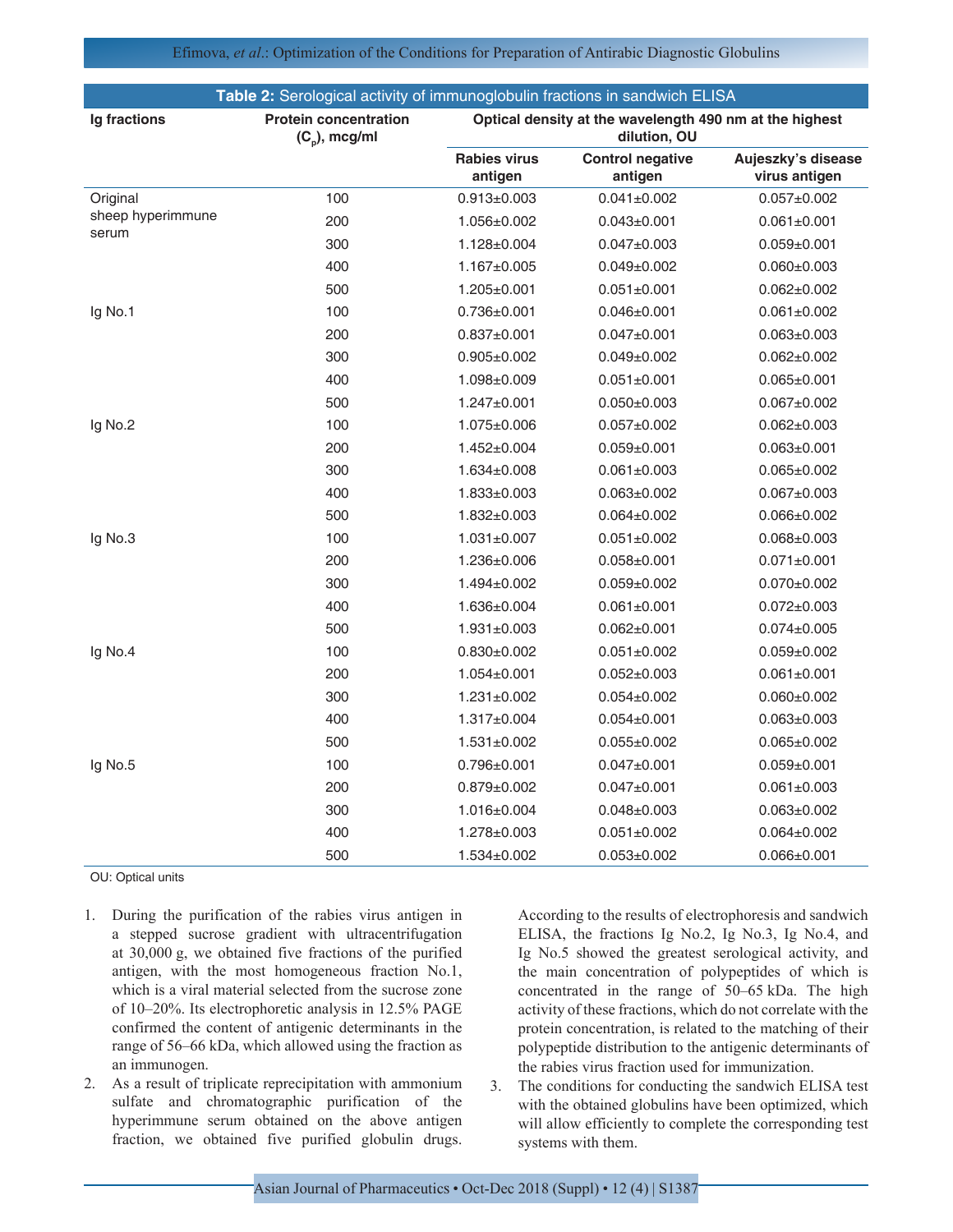

**Figure 3:** Electrophoretic analysis of protein profiles of isolated immunoglobulin fractions: 1, 9 - original sheep hyperimmune serum (C<sub>p</sub> = 38.9 mg/ml); 2, 3 - Ig No.1 (C<sub>p</sub>= 35.0 mg/ml); 4 – lg No.2 ( $C_p$  = 49.0 mg/ml); 5 - Ig No.3 ( $C_p$  = 46.0 mg/ml); 6 - Ig No.4 (C<sub>p</sub> = 6.7 mg/ml); 7 - Ig No.5 (C<sub>p</sub> = 4.7 mg/ml); 8 - final supernatant; 10 - marker of molecular masses broad range (BioRad)



**Figure 4:** Densitograms of the fractions: (a) Original sheep hyperimmune serum, (b) Ig No.1, (c) Ig No.2, (d) Ig No. 3, (e) Ig No. 4, (f) Ig No. 5

## **CONCLUSION**

The studies that we conducted are initiated by the need to improve express test systems for the diagnosis of rabies caused by an extremely strained epizootic situation with this disease in the territory of the Russian Federation. Highly purified antirabic immunoglobulins isolated by immunochemical, immunological, and serological methods and produced in industrial-scale volumes in the future can be used as specific components of improved express test

systems for the diagnosis of rabies based on sandwich ELISA, which will improve the effectiveness of epizootic monitoring of rabies.

#### **ACKNOWLEDGMENTS**

The work is performed according to the Russian Government Program of Competitive Growth of Kazan Federal University.

## **REFERENCES**

- 1. Movsesiants AA. Rabies: Features of the modern epizootic and epidemiological situation in Russia. Epidemiol Prev Vaccin 2011;5:4-5.
- 2. Metlin AE, Chernyshova EV, Rybakov SS. Rabies of animals: Epizootology, control measures and prospects. Vet Med Kuban 2009;6:2-4.
- 3. Khismatullina NA, Karimov MM, Khaertynov KS, Shuralev EA, Morzunov SP, Khaertynova IM, *et al*. Epidemiological dynamics of nephropatia epidemica in the republic of Tatarstan, Russia, during the period of 1997-2013. Epidemiol Infect 2016;144:618-26.
- 4. Shuralev EA, Shamaev ND, Mukminov MN, Nagamune K, Taniguchi Y, Saito T, *et al*. *Toxoplasma gondii* seroprevalence in goats, cats and humans in Russia. Parasitol Int 2018;67:112-4.
- 5. Cherkasskii BL, Khadartsev OS, Movsesiants AA. Epidemiological surveillance of rabies in the Russian federation. Bull Vaccin News Prev Vaccin 2005;1:7-8.
- 6. Elakov AL, Zaikova ON, Kochergin-Nikitskii KS, Grebennikova TV, Aliper TI. Monitoring of rabies in wild animals in Bryansk region. Vet Med 2015;1:11-4.
- 7. Chacko K, Parakadavathu RT, Al-Maslamani M, Nair AP, Chekura AP, Madhavan I. Diagnostic difficulties in human rabies: A case report and review of the literature. Qatar Med J 2017;2016:15.
- 8. Maxwell MJ, De Carvalho MH, Hoet A, Vigilato MA, Pompei JC, Cosivi O, *et al*. Building the road to a regional zoonoses strategy: A survey of zoonoses programmes in the Americas. PLoS One 2017;12:e0174175.
- 9. Khaertynov KS, Valeeva AR, Ivanov AV, Mukminov MN, Urazov NG, Khaertynova IM, *et al*. Extraction and serological properties of mycobacterium cell surface and excreted proteins. Bio Nano Sci 2018;8:459-66.
- 10. Eggerbauer E, De Benedictis P, Hoffmann B, Mettenleiter TC, Schlottau K, Ngoepe EC, *et al*. Evaluation of six commercially available rapid immunochromatographic tests for the diagnosis of rabies in brain material. PLoS Negl Trop Dis 2016;10:e0004776.
- 11. Faye M, Dacheux L, Weidmann M, Diop SA, Loucoubar C, Bourhy H, *et al* Development and validation of sensitive real-time RT-PCR assay for broad detection of rabies virus. J Virol Methods